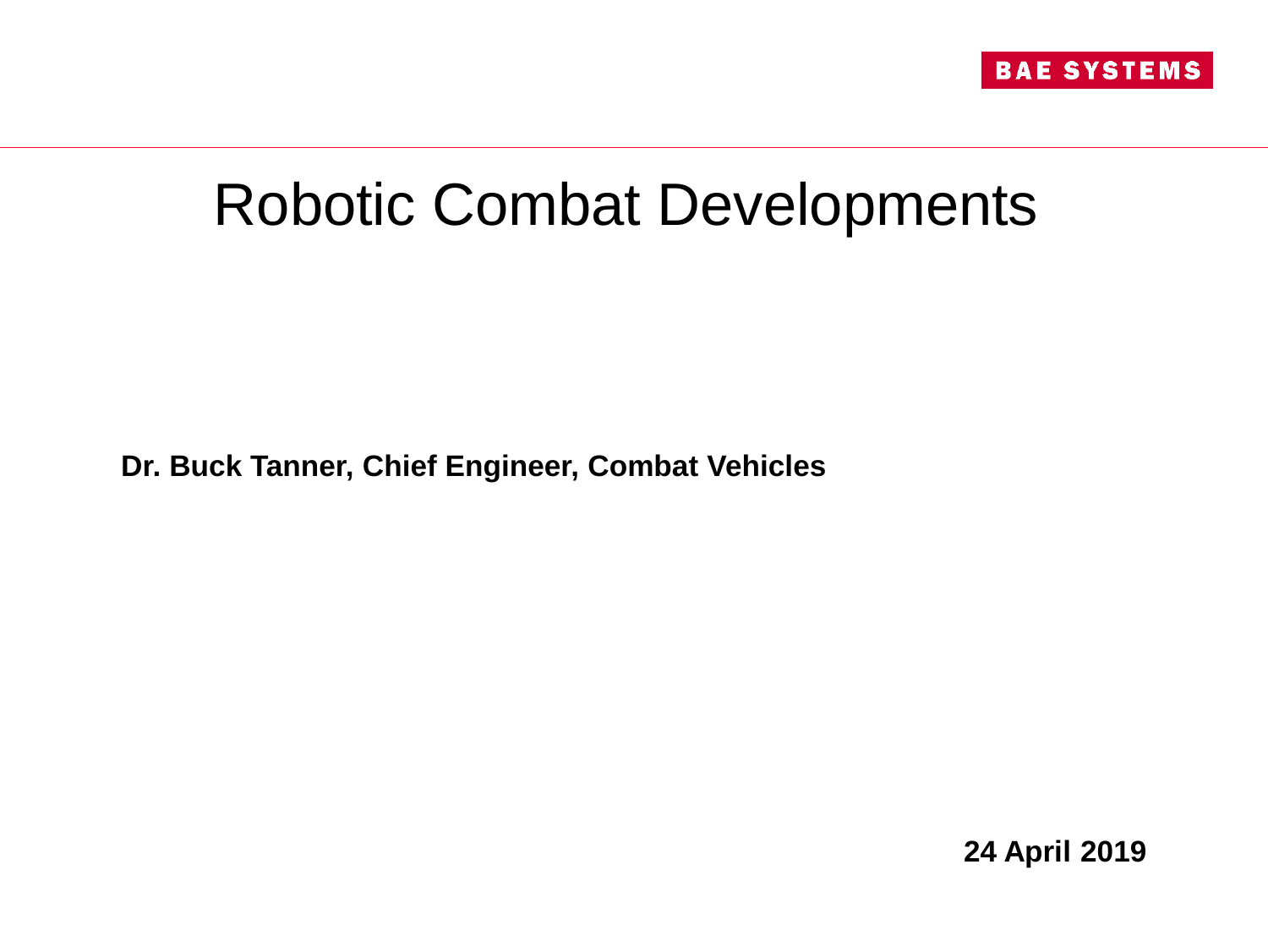### Early U.S Efforts

• Command Center



Command Center Development Stations





FMC Corporation's AGVT (advanced ground vehicle technology) demonstrator, based on an M113-series armored personnel carrier.

Advanced Ground Vehicle Technology - 1985

#### **BAE SYSTEMS © 2019 BAE Systems**

### **BAE SYSTEMS**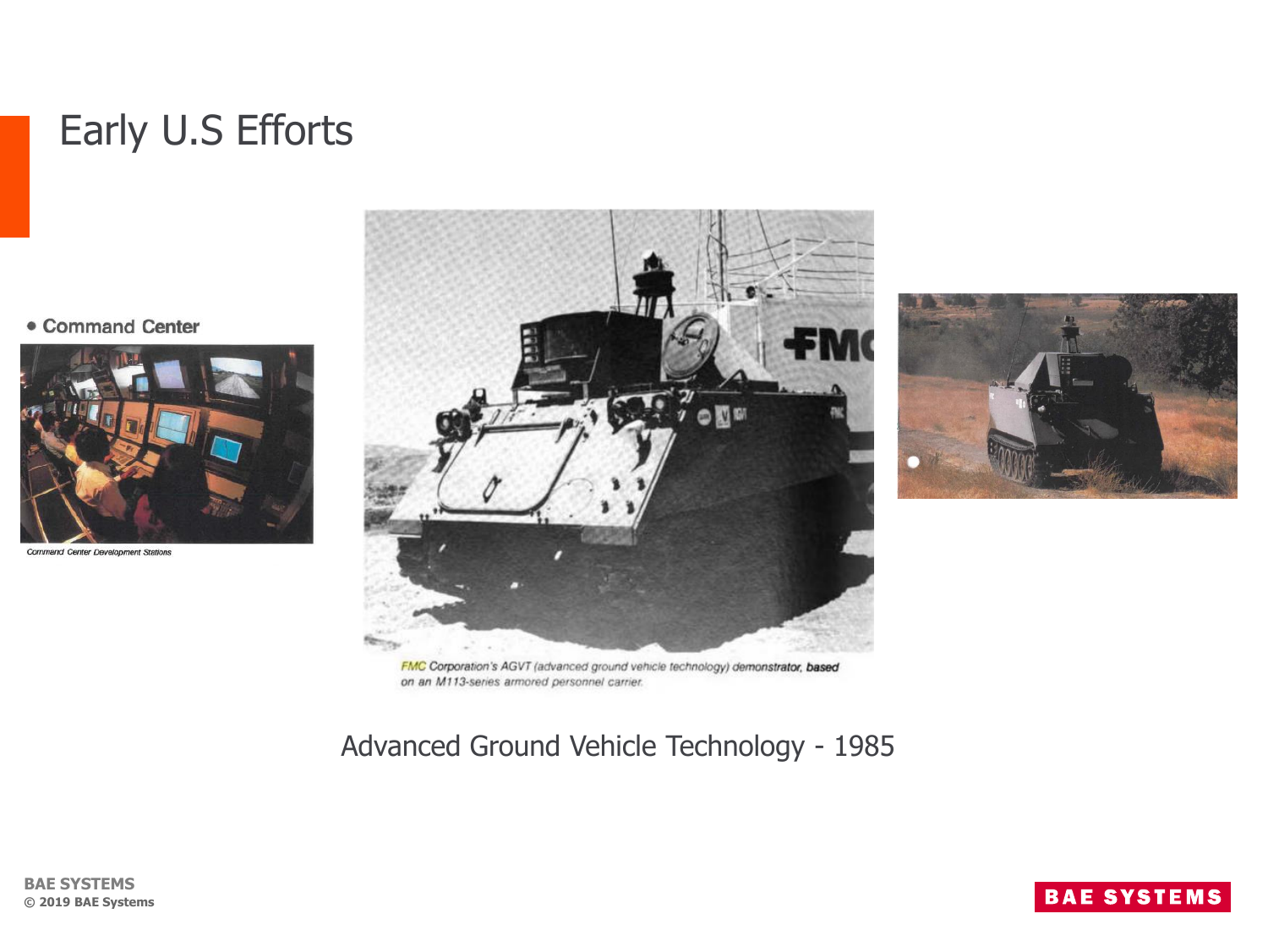## Autonomous Mobility Efforts

- Autonomous Land Vehicle, 1985
- ARL: Robotic Demos





- DARPA Challenge: 150 mile course
	- 2004: 15 participants; zero completed; 7.4 miles most completed



- 2005: 23 participants; 5 completed entire course
- FCS: Autonomous Navigation System



**Imaging Perception Module** (IPM)

**BAE SYSTEMS © 2019 BAE Systems** Center/Top 360<sup>0</sup> Configuration





Front/Rear 180<sup>°</sup>

**Laser & Imaging Perception Module (LIPM)** 

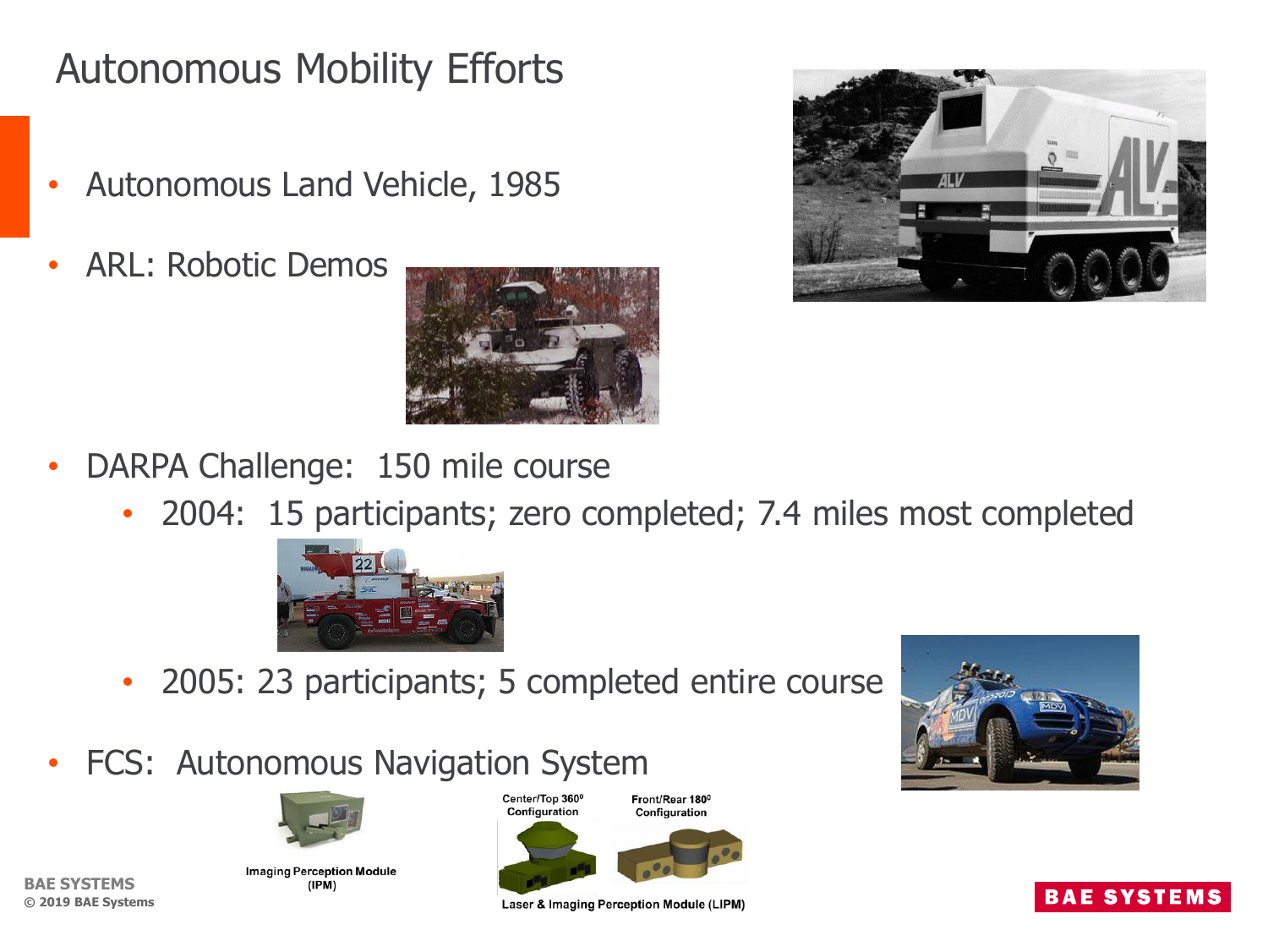

- 30 mm cannon (2A72)
- 7.62 mm coax
- ATGM (9M120-1 Ataka)
- Rockets (Shmel flamethrower; or Strela anti-air)
- **Tele-operation**: limited autonomous capabilities if signal lost
- Some limited ablity to detect, identify and engage enemy forces without manual human direction
- Weighs 12 tons and is five meters long
- 22 mph on highways, 15 mph off-road
- Protection from shell splinters and small-arms
- Thermal and electro-optical sights and sensors